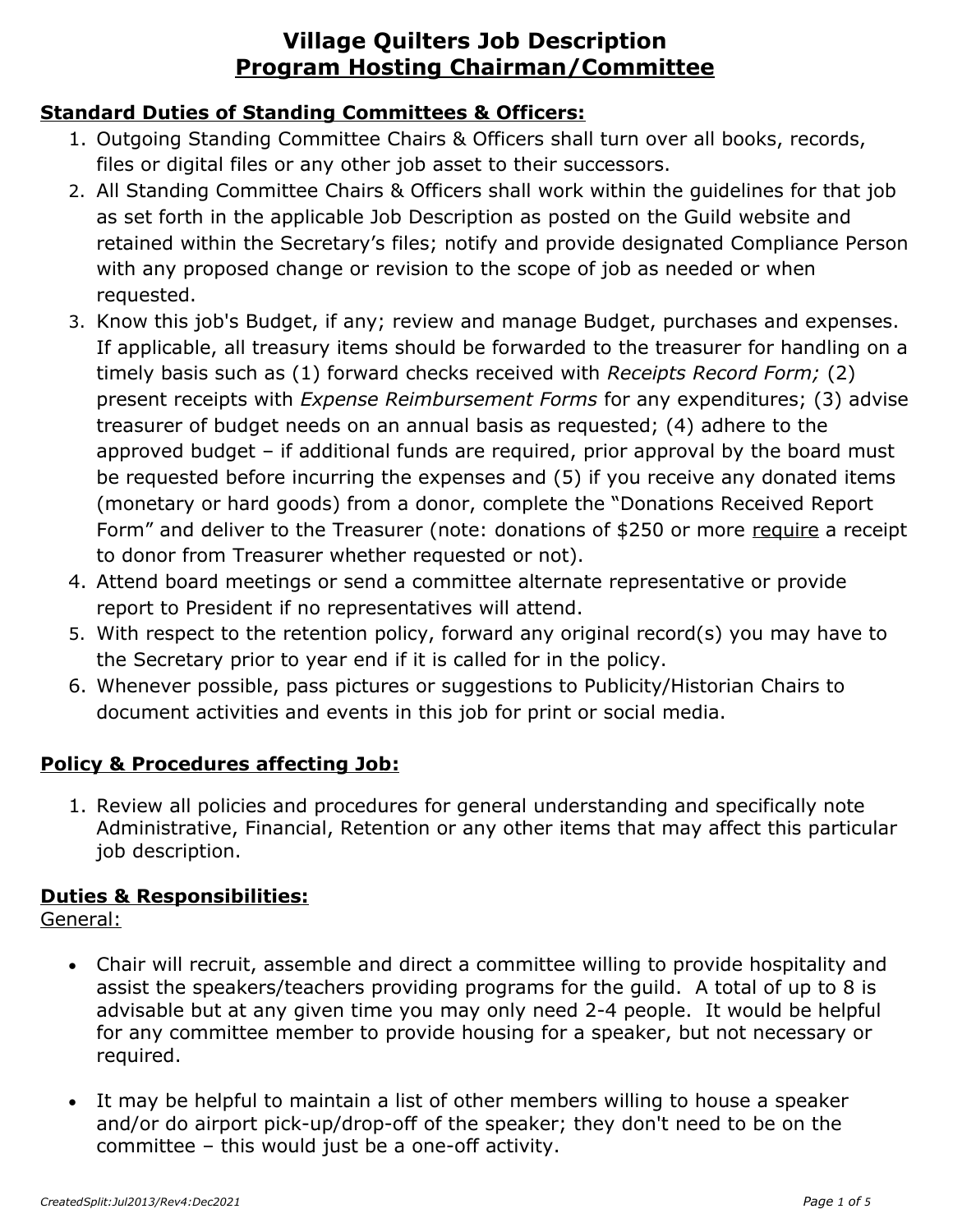- Chair is the official representative of the guild and responsible for all aspects of a speaker's visit to Tellico Village and the guild. Do all that is needed to create goodwill and hospitality. Chair will direct/coordinate all functions to execute the planned, booked schedule for the current year; Chair may assign committee member to do one or more of the following tasks. Tasks involved for a speaker's visit to Tellico Village and the guild include:
	- coordinate details regarding booked lectures and classes
	- seek/book/confirm accommodations for lodging (\*see note 1 below)
	- make/confirm travel requirements
	- pick-up and return speaker to airport (\*see note 2 below)
	- plan/oversee all meals (\*see note 3 below)
	- **EXEC** travel to/from hotel or lodging if needed
	- **prep for sign-ups**
	- follow-up of supply lists
	- actual class signups
	- **EX** send reminder emails to class participants (\*see note 4 below)
	- **E** assistance with lecture and/or class setup/takedown
	- **EXEC** assistance with audiovisuals in class or lecture
	- **Example 3 assist with possible sales items**

*Note1: A speaker may be firm on requiring a hotel but it can't hurt to ask about interest in private quarters at a member's home (if they prefer with or without animals). Seek out a member who knows the speaker or someone else who is willing to help even if not on the committee – it's a great opportunity for the hostess to have one-on-one fellowship time with a nationally known speaker as well as being a cost saving item for the Guild.* 

*Note2: Airport parking is a reimbursable expense to hostess with the airport parking receipt.* 

*Note3: Restaurant bills for speaker are reimbursable expenses to hostess with receipts. Per policy Sec3, #10, unreceipted meals in/from home are reimburseable. Request current year accepted meal amounts from Treasurer. Try to include other members at meals, especially class participants whether at restaurants or in-home meals/potluck. Potluck meals are NOT reimbursable – costs are absorbed by individual participants. Chair, committee or other members always pay their own meal expense with no reimbursement in any case.* 

*Note4: Chair or hostess who is the specified class monitor for speaker does not need to pay for that class as any participation in the class is secondary as time allows; primary purpose for attendance is helping the speaker with all needed assistance.*

- Chair should arrange committee meetings as needed to confirm assignments, coordinate details, deal with needed changes or other items that need attention.
- Previous Booking Chair should have forwarded an outline format of the year to the Webmaster previously. Chair should prepare and forward in a timely manner a full written description of the speaker bio, lecture, classes, supply lists and fees for the website and E-bulletin. Forward on-going updates as needed. If at any time a class is changed from the original scheduled lineup, Chair should forward new information and supply lists to the Webmaster to update the website information.
- Chair should maintain a file with all of the original, updated and/or revised Program Summary Fact Sheets which have been forwarded to the Program Hostess Chair. These fact sheets contain pertinent details regarding speakers visit such as all perferences for travel, lodging, meals and any other special needs or requirements.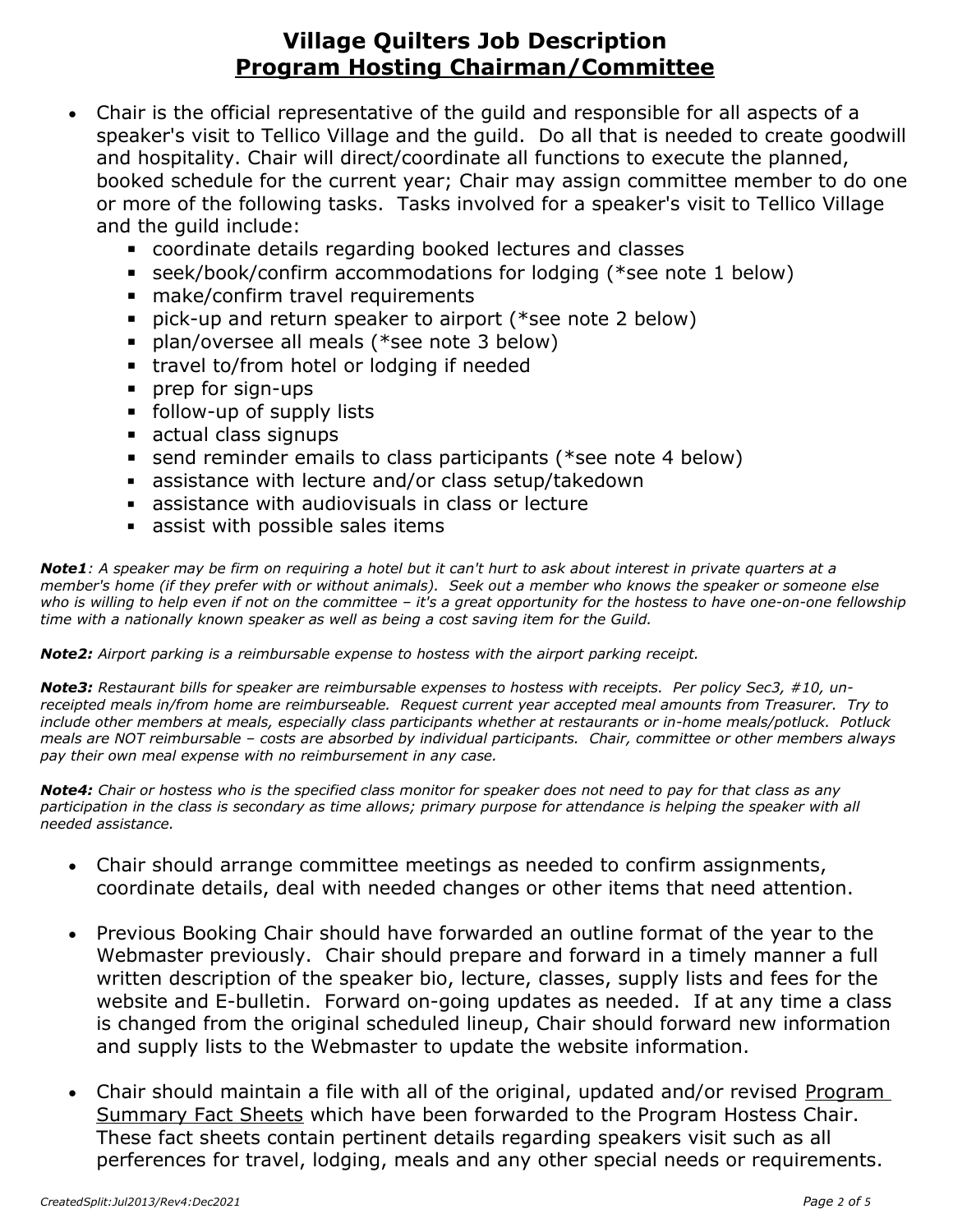- If requested or needed, Chair will provide input to Program Booking Chair in conjunction with their work finalizing lectures and/or classes during booking process.
- Provide Booking Chair, on occasion, with actual costs for each speaker throughout the year to assist with future budget preparation in addition to any other information that may be requested or needed for annual budgets as requested by the treasurer.
- Generally a new incoming chair will handle one calendar year however review and coordination will be needed between a new incoming Hostess Chair and the incoming and outgoing Booking Chair for the transition time between October through December each year.
- It may be helpful to record the classes with photos which can be forwarded to other appropriate committees such as website, Facebook, Historian or publicity.
- Chair and/or designated committee member should handle all class reservations, checks, supply lists etc. in accordance with Standard Duties practice above but reservation checks should be held until the class takes place.
- Chair and/or designated committee member will coordinate with the Treasurer for payment of all fees to the speaker and/or hotels etc in accordance with Standard Duties practices above. *Refer to item under Specific Procedures for details*.

#### Specific Hosting Procedures & Timeline:

- 1. Beginning of year review Review Program Summary Fact Sheets, Contracts and email contacts made with speakers by Booking Committee:
	- **Program Summary Fact Sheets should have been provided by the Program** Booking Chair and contain details of speaker visit.
	- Review and get familiar with the executed contract and fact sheet details (original contracts should have already been forwarded to Secretary – if you have an original, confirm Secretary also has an original; retain a copy
	- **Main method of communication will be email. Use the program hosting email** [vqihosting@hotmail.com](mailto:vqihosting@hotmail.com) . Password and security information in program records. Chair can review the forwarded emails from the Booking Chair that took place during the whole booking process. Can start a new threaded conversation with the speaker as long as you always use the same subject for a particular speaker.
- 2. Tasks for 4-6mo out from program date:
	- Chair should take lead in all aspects of speakers visit or delegate lead for each speaker.
	- Chair or lead responsible for contacting speaker and introducing herself.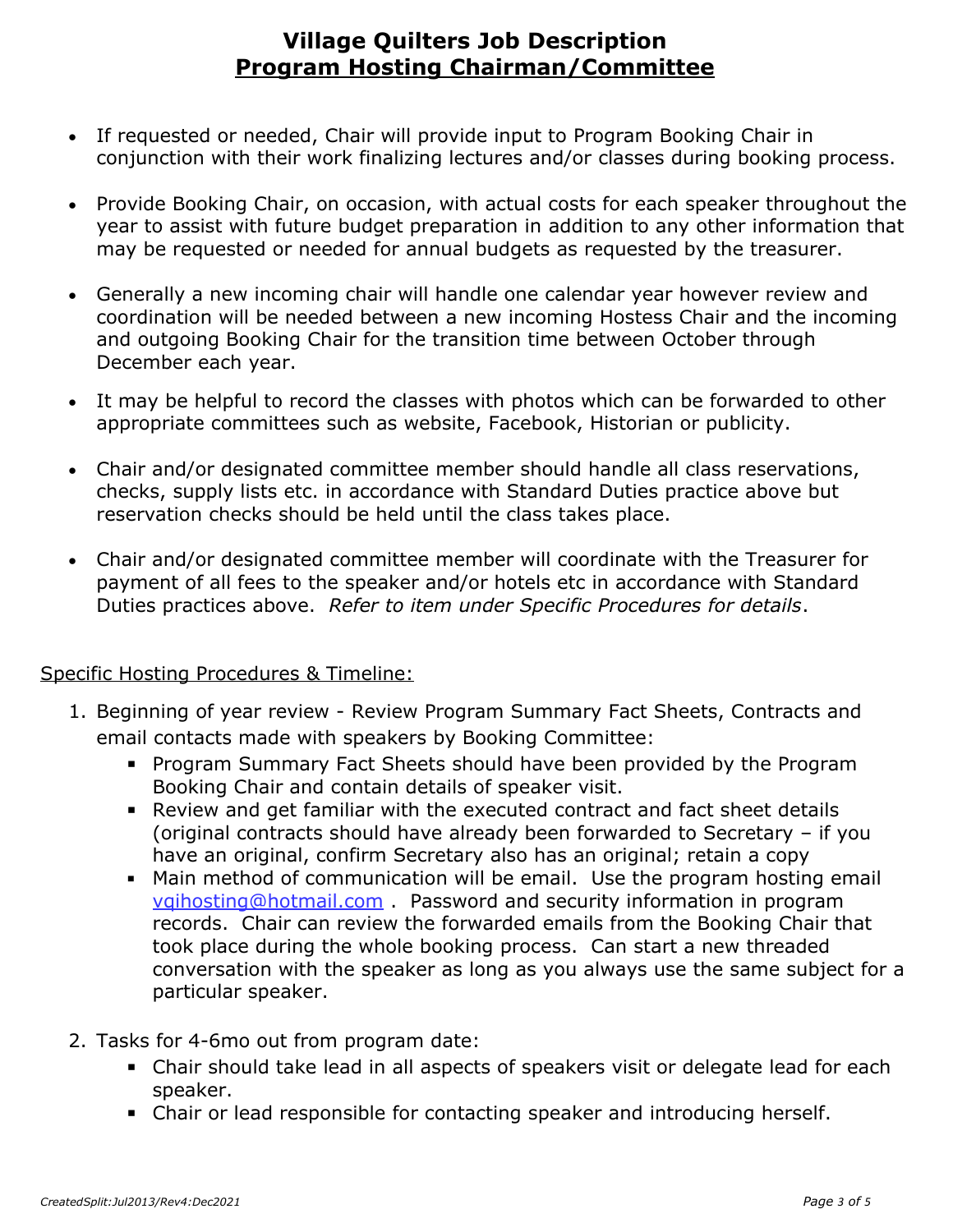- confirm, correct, follow-up and finalize all details from Program Summary Fact Sheets regarding classes, lectures, supply lists, classroom needs, kit fees, etc. for the scheduled program
- Consult with speaker about how reimbursement for expenses will be handled by invoice? pay own meals and get reimbursed? hosting pay meals?
- Consult with speaker about travel arrangements, especially if the speaker is traveling by air. The speaker may prefer to book their own flights and this may be preferable for the guild; can forward info to speaker about any lower airfares that may be available.
- 3. Tasks for 3-4mo out from program date:
	- **EXAGO EXAGO F** Chair should review the lodging and travel preferences on the Program Summary Fact Sheet.
	- **EXT** If needed, book hotel or condo or secure a hostess home for the speaker's stay
	- **■** Make travel reservations if required for speaker.
	- Obtain samples from speaker for display if available
	- **EXAGE THE Chair or assigned committee member will announce the speaker's program and** classes to the guild at the guild meeting.
- 4. Tasks for 2-3mo out from program date:
	- **The chair will set the price for the classes based on cost. Generally 15-18** participants will be used to calculate the fee and rounded accordingly. After price is set, advise the Webmaster of class fee plus kit fees if applicable so the information gets added to the website if not already done.
	- **Establish a "cancellation" date after which participants will not receive their** money back if they cancel as per Guild policy.
	- Make sure current information is being forwarded to E-Bulletin chair.
	- **EXTE:** If no samples available, create sample poster for display
	- Chair will prepare sign-up sheets and supply lists (provided by the speaker) for distribution to class participants by hard copy and/or on the website.
	- **EXIGM-UP IS 19 FOR STARK STARK IS A SET AT A SET IS EXABLEM** FOR Sign-up regions for the Class Sign-up reging or at least 2 months before the scheduled date.
	- Each class supply list should include the chair's name, phone number and email address plus date and time of class and the cancellation date.
	- **Collect a check from each participant which reserves a place in the class.**
	- Chair and hostess should monitor sign-ups to gage interest level. If classes are slow to fill, personal testimonials are helpful, original program booking chair may be able to add interest, or maybe a short Powerpoint of speaker's work or class projects could be presented at the next guild meeting if time allows. Consider using a picture from speaker's book or website by blowing it up to use as a sample to garner interest, especially since speaker samples are *not* very readily available.
	- If cancellation of speaker visit is necessary, it should be done according to the speaker's cancellation policy in the signed contract or at least ninety (90) days prior to the scheduled program date if no cancellation policy is specified.